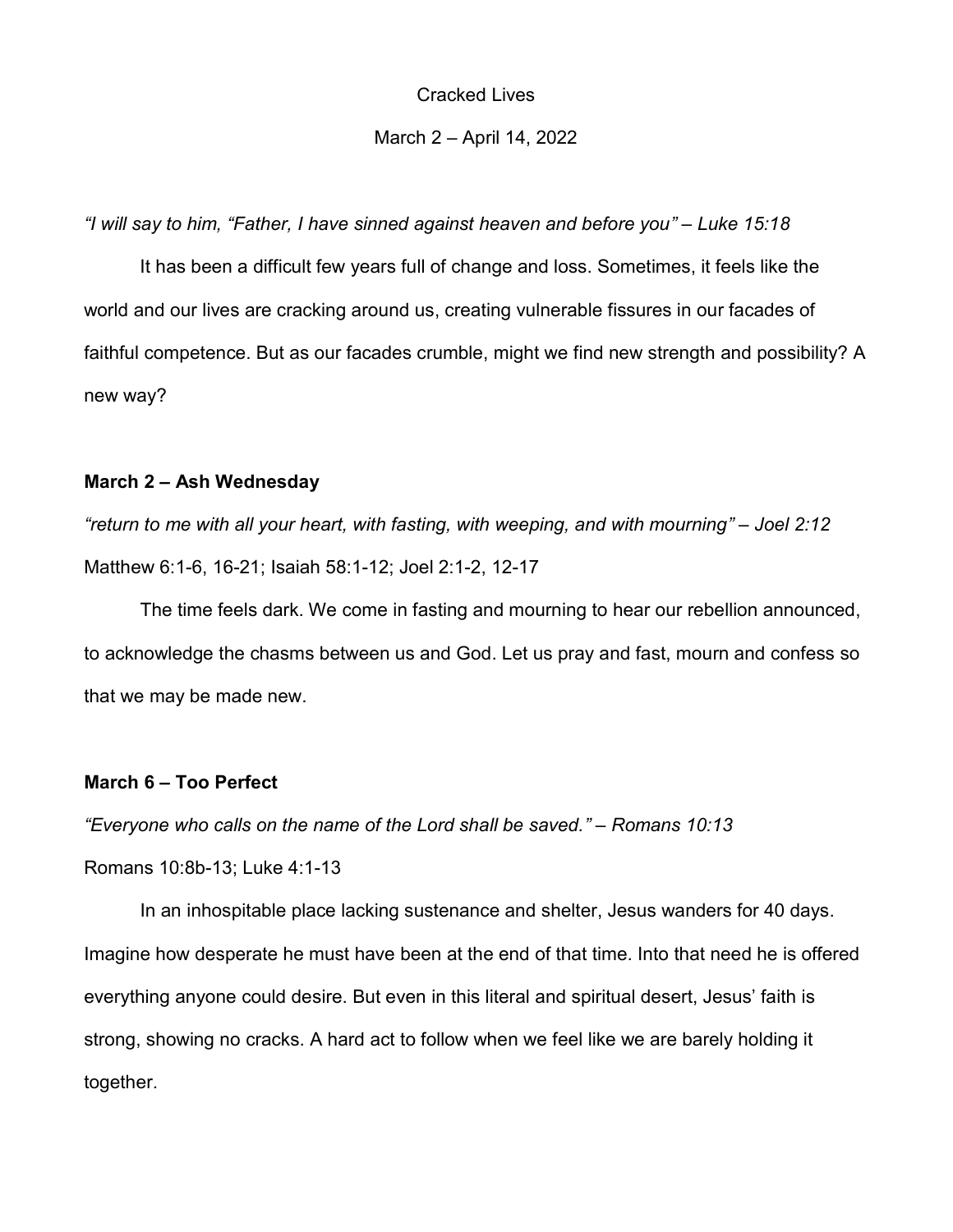## March 13 – Standing Proud

"How often have I desired to gather your children together as a hen gathers her brood" – Lk 13:34 Philippians 3:17-4:1; Luke 13:31-35

In our pride, we cover over the cracks in the façade of our perfection so that no one might see our weakness. We rely on the expectations of the world around us to show how well we are doing, but in doing so we separate ourselves from the true strength and foundation offered. We ignore our need and the shelter Jesus offers, setting our minds on standing on our own two feet.

## March 20 – Beneath the Surface

"Why do you spend your money for that which…does not satisfy?" – Isaiah 55:2 Isaiah 55:1-9; Luke 13:1-9

God's ways are not our ways. We imagine that because we are safe we are righteous. We assume those who suffer must have deserved it. But are we bearing fruit or wasting soil? Are we chasing that which does not satisfy the deepest longings of our soul? Our appearance may seem solid, but our foundations are crumbling.

## March 27 – Crumbling Walls

"I will say to him, "Father, I have sinned against heaven and before you" – Luke 15:18 2 Corinthians 5:16-21; Luke 15:1-3, 11b-32

 We all make mistakes, big ones, small ones, in-between ones. Sometimes it feels like our mistakes or the mistakes of another create chasms separating us from God. We've gone a step too far. There is no going home. But Paul tells us everything is made new in Christ and that includes us, all of us. No one is too far gone. No one is irredeemable. If only we set our pride and fear aside, let our walls crumble, we will find our way home.